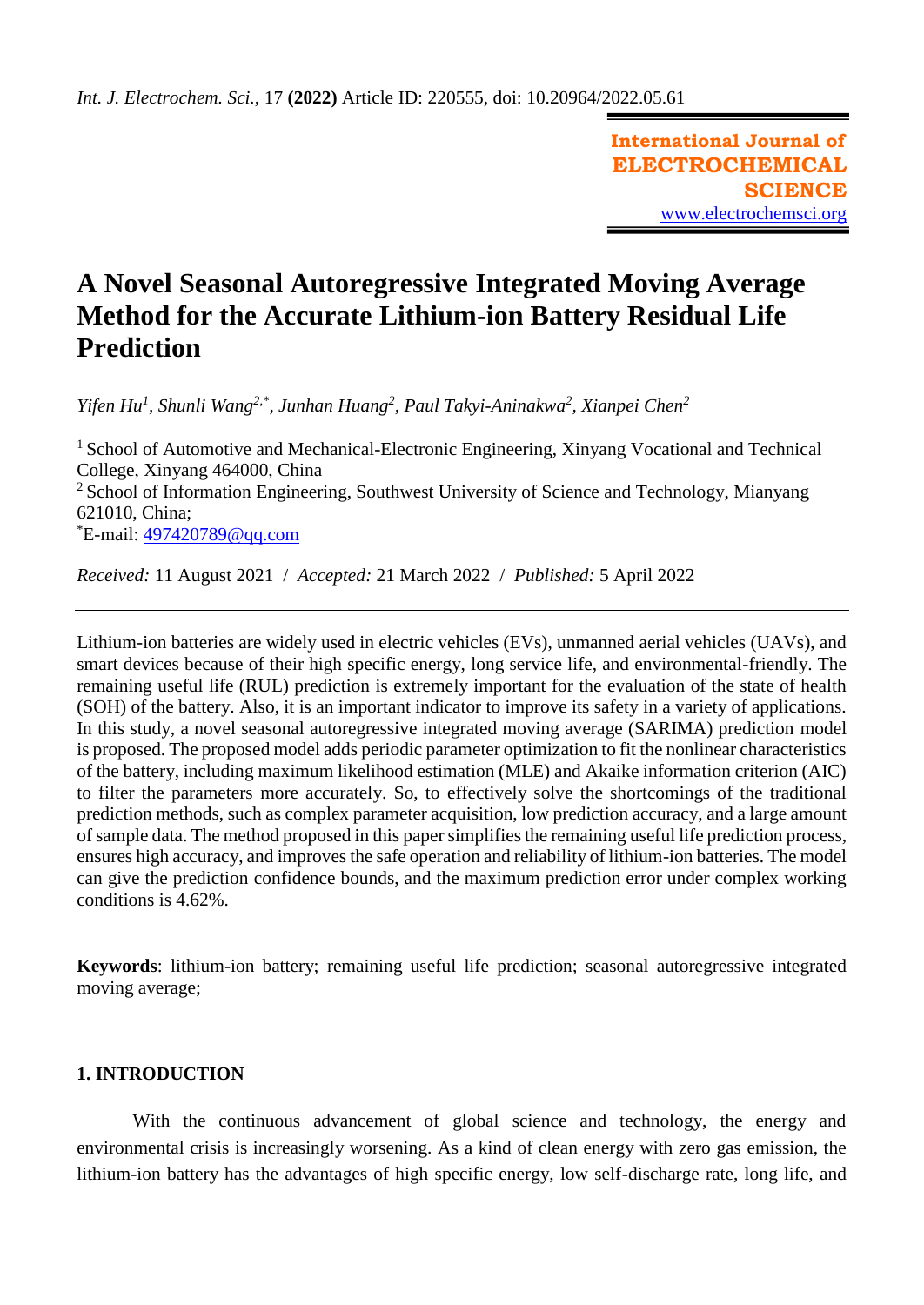environmental-friendly [1, 2]. It is widely used in electronic products, new electric vehicles, energy storage systems, aerospace, military communications, and other fields. The performance of the lithiumion battery continually degrades with an increasing cycle of charge and discharge. If it is not replaced in time, it may cause the performance of the electrical equipment to decrease or even malfunction and shut down. The battery management system (BMS) evaluates the battery states and gives indications when there is a need to perform maintenance or replacement duty, which ensures the long-term stability and safe operation of the battery [3-6]. Both the state of health (SOH) [7-9] and remaining useful life (RUL) [10-13] are important indicators that is characterized by the degree of battery aging [14, 15]. SOH is generally expressed as the ratio between the current maximum practical capacity and the initial capacity of the battery. RUL is defined as the number of cycles remaining for the battery to decay from the current state to the end of life (EOL) [16, 17]. EOL is selected based on real-time usefulness of the battery. It is usually set as the time when the battery's SOH drops to 80% [18].

In recent years, researchers have conducted a lot of research on SOH estimation and RUL prediction [19, 20]. The main methods for SOH estimation and RUL prediction include the model-based and data-driven methods [21, 22]. The model-based methods can be divided into equivalent circuit models and electrochemical models using different modeling mechanisms. The equivalent circuit model ignores the complex physical and chemical processes to simulate the output effect of the battery using basic electrical circuit elements. Electrochemical model is a mechanism model established after fully considering the internal structure of the battery and its electrochemical reaction in the process of charge and discharge. It is an extremely complex model with many parameters. Qu et al. [23] proposed a neural network method that combines long and short-term memory (LSTM) networks with particle swarm optimization and method research for RUL prediction and SOH monitoring of lithium-ion batteries. Zhou et al. [24] proposed a lithium-ion battery SOH monitoring model framework based on a time convolution network (TCN). Model prediction and magnification are used in the model to improve the ability to capture local regeneration, thereby improving the overall accurate prediction of the model. Zhang et al. [25] proposed a deterioration modeling and considered the recovery phenomenon of lithiumion battery affecting RUL prediction method, and established a deterioration model of lithium-ion battery considering recovery effect. The method based on the equivalent circuit model often has a small amount of calculation, but the model parameters are often determined under fixed conditions, which makes it only suitable for limited operating conditions. Also, compensation during the prediction increase the complexity of the model.

The data-driven method does not need to analyze the internal mechanism of the battery. It directly establishes the connection between the input characteristics and the battery capacity through historical data. In recent years, the data-driven method is widely used in battery state estimation and is divided into probabilistic and non-probabilistic methods. The probabilistic method such as artificial neural network (ANN), support vector machine (SVM) [26, 27], and autoregressive model (AR) [28-33], etc, is point estimation, and it establishes a relationship between the input and output values. However, these methods cannot establish a potential probability model and express the uncertainty in the estimated value. The importance of RUL estimation is not only to predict the RUL value but also to show the degree of uncertainty in the prediction.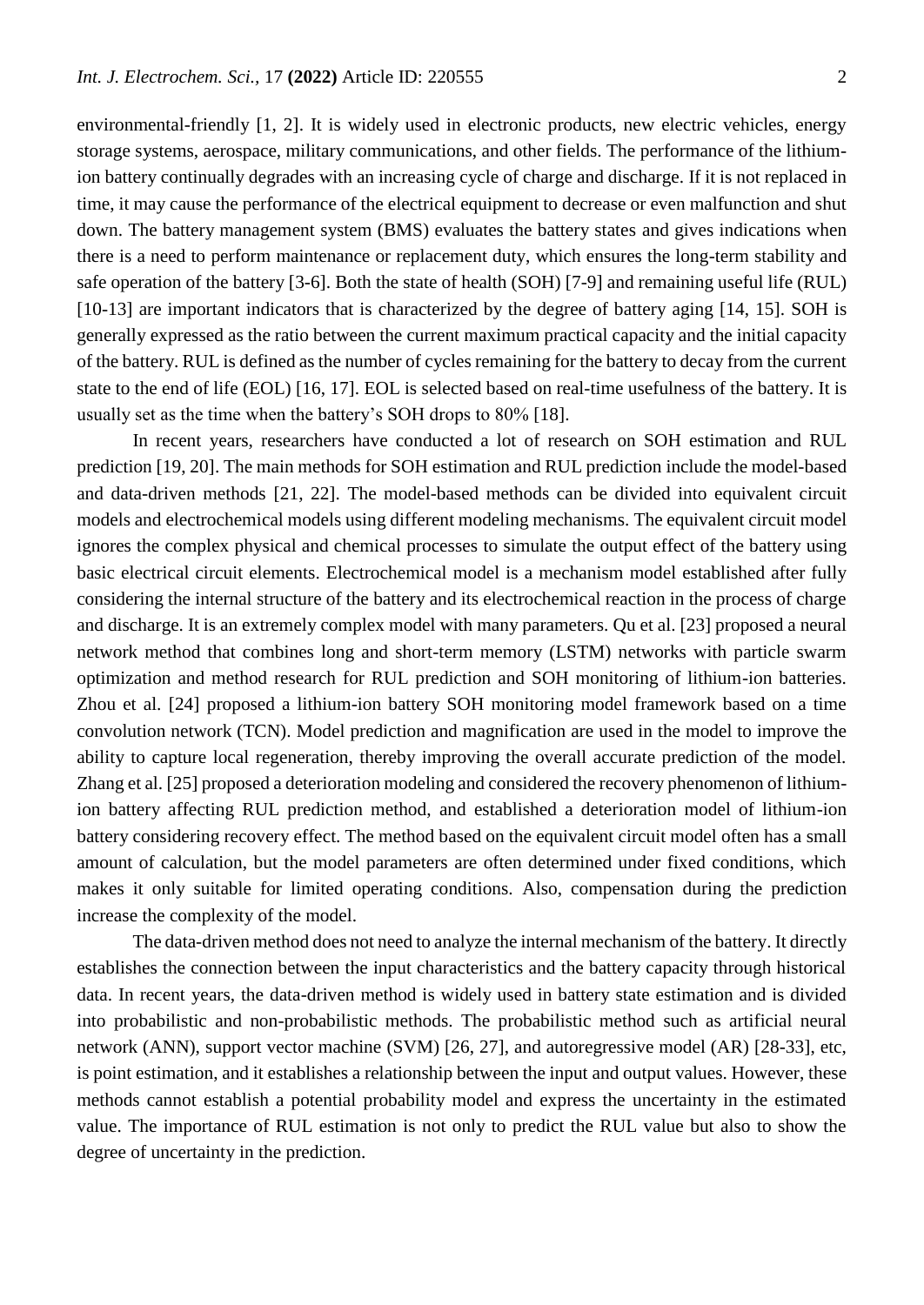The existing data-driven prediction methods have the disadvantage that they require a large amount of training sample data. Also, they are difficult to simulate the nonlinear characteristics of real capacity attenuation, and the prediction results do not give a range of prediction which leads to the results that are inaccurate. In this paper, the seasonal autoregressive integrated moving average model is used, which has attracted extensive attention because of its nonparametric and uncertain expression. Also, the proposed model offers an efficient machine learning method that makes predictions based on a very small amount of data, and the adaptability of the prediction results is more obvious than that of the ARIMA and closer to the real-time operation. The SARIMA is an extension of the traditional autoregressive integrated moving average (ARIMA) model. So, there is the need to remove the periodicity first. The method of removal is to conduct an ARIMA test at the periodic interval. Meanwhile, a non-stationary and non-periodic time series is obtained, and then used based on the analysis conducted by the ARIMA model.

# **2. MATHEMATICAL ANALYSIS**

#### *2.1. Forecasting process*

To obtain the least number of parameter identification of the battery model and improve the prediction accuracy and efficiency. This paper adds the concept of sequence periodicity based on the ARIMA model and uses the SARIMA model to predict the RUL of lithium-ion batteries. The forecast flowchart is shown in Fig. 1.



**Figure 1.** Forecasting flowchart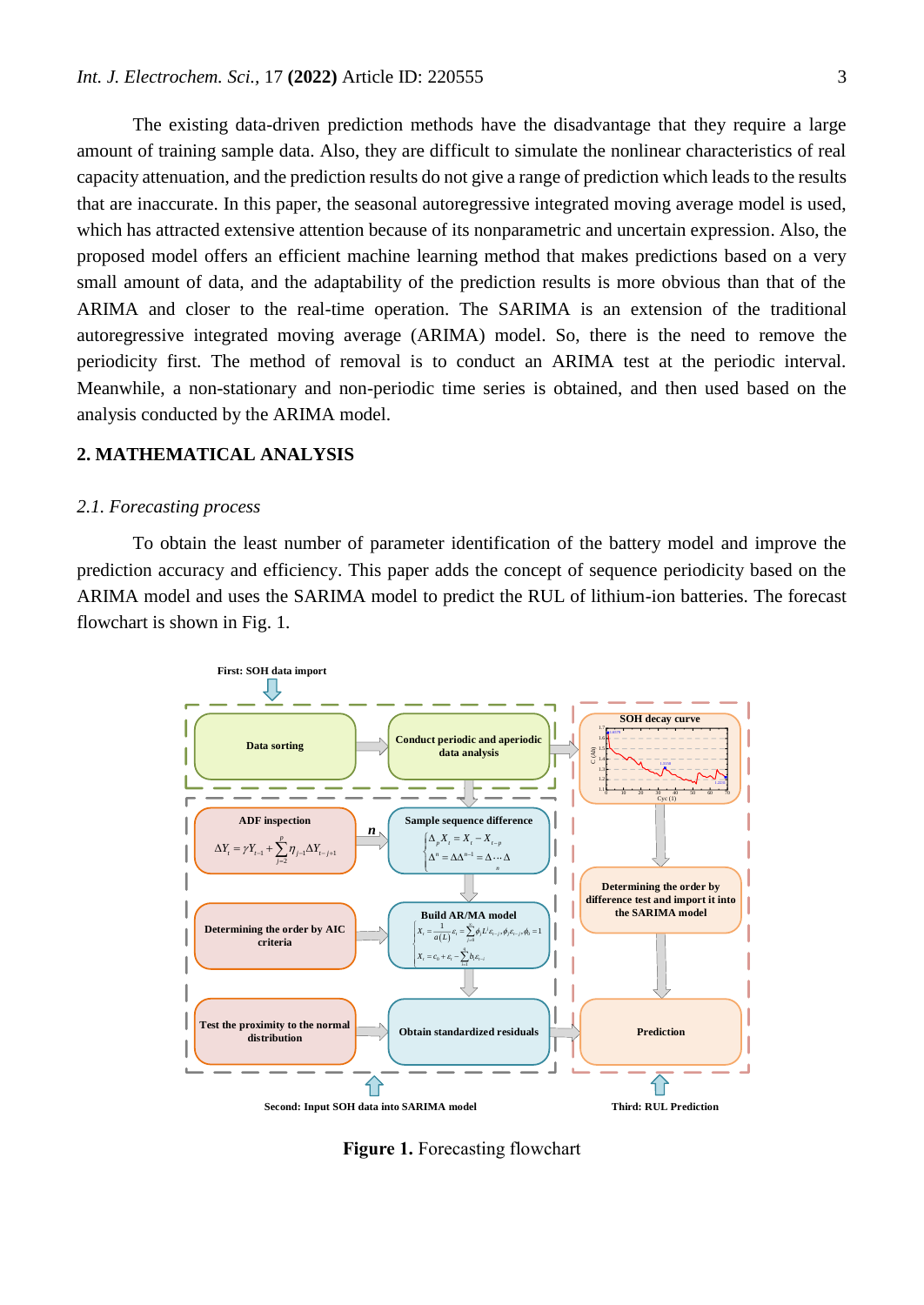In Fig. 1, the RUL prediction is divided into three parts. Firstly, import the data, make a preliminary analysis of the periodicity and aperiodicity of the data. Secondly, the obtained SOH sequence is imported into the SARIMA model, the differential sequence stability is determined, and the residual test processing is performed. Finally, integrate the unprocessed data and the data processed by the model, and make predictions.

## *2.2. Covariance stationary*

Covariance stationary is the stationarity defined based on the second moment of the time series. The first and second moments of weakly stationary time series do not change with time. If the second moment of the time series  $\{y_t\}$  is finite, it satisfies Eq. (1).

$$
\begin{cases}\nE(y_t) = E(y_{t-j}) = \mu \\
Var(y_t) = Var(y_{t-j}) = \sigma^2 \\
Cov(y_t, y_{t-s}) = Cov(y_{t-j}, y_{t-j-s}) = \gamma_s\n\end{cases}
$$
\n(1)

For *t*, *j*, and *s*, where  $\sigma^2$ ,  $\mu$ , and  $\gamma$  are constants, the time series {*y<sub>t</sub>*} is said to be weakly stationary.

In the weakly stationary definition in Eq. (1), the first and second sub-forms indicate that its time series has a finite constant mean and covariance. The third sub-form indicates that the autocovariance of the weakly stationary time series is only related to the time lag *s*, and it has nothing to do with the starting position t of time. In summary, the first and second moments of a weakly stationary time series are constants with time.

Since the autocovariance of a weakly stationary time series is only related to the time lag *s* and not *t*. The autocovariance cov( $y_t$ , $y_t$ <sub>s</sub>) in the form of the binary function in the third sub-form in Eq. (1) is written as the unary function *ys*, which is related to the time lag *s*. In addition, the autocorrelation coefficient of a stationary time series is only related to the time lag. So, the autocorrelation coefficient of a stationary time series is abbreviated as the univariate function  $\rho_s$  which is also related to the time lag, as shown in Eq. (2).

$$
\rho_{s=\frac{\gamma_s}{\gamma_0}} = \frac{\gamma_s}{\sigma^2} \tag{2}
$$

Since the autocorrelation coefficient of a stationary time series is a function of the time lag *s*, the  $\rho_s$  is usually called the autocorrelation function or the autocovariance.

The stationarity of time series is the basic premise for many statistical operations in time series analysis. Therefore, the non-stationary time series data often need to be converted into stationary data. The stationarity process of the time series is random, and its unconditional joint probability distribution is not time-dependent, so the parameters such as the mean and variance of the stationary time series are also independent of time.

To transform the non-stationary process into a stationary process, the difference method is adopted, as shown in Eq. (3). The difference between the consecutive values of the time series, and the new time series data is obtained, which is tested to get the new correlations.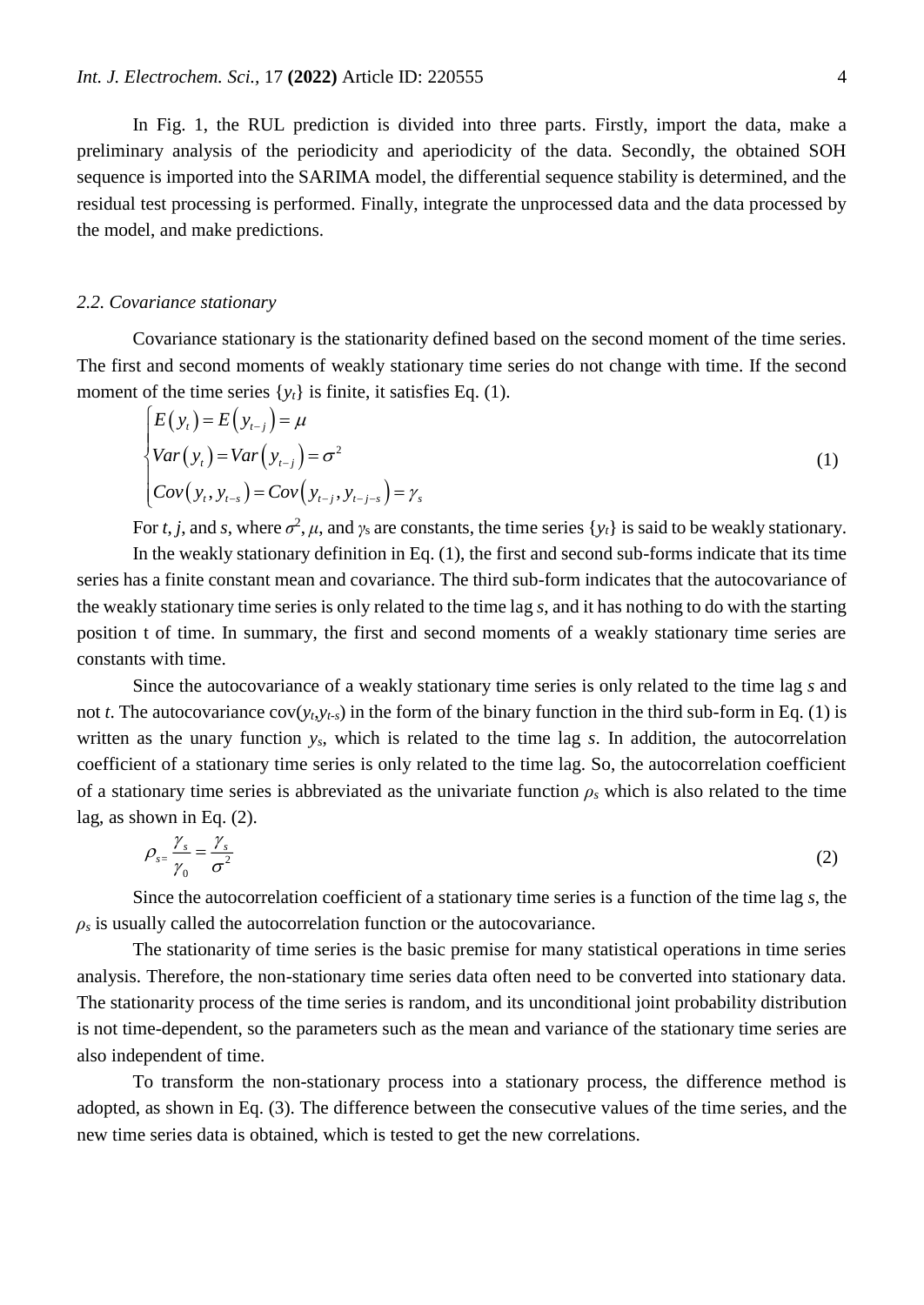$$
\begin{cases}\n\Delta_p X_t = X_t - X_{t-p} \\
\Delta^n = \Delta \Delta^{n-1} = \Delta \cdots \Delta \\
n \\
\Delta_s X_t = X_t - X_{t-s} = (1 - L^s) X_t\n\end{cases}
$$
\n(3)

In Eq. (3),  $\Delta$  is the difference operator,  $\Delta p$  is the p-order difference, and  $\Delta s$  is the *s*-step difference. If there are multiple differences, the time series {Δ*n*} is expressed as a *n*-th order difference. Differential data can improve the accuracy of the signal and eliminate common error interference. The typical use of *s*-step difference is for periodic series to make the prediction result as close to the realtime operation as possible. For the time series, in addition to the *p*-order and the *s*-step difference alone, sometimes it is necessary to perform two difference operations jointly. The first-order four-step difference ( $\Delta\Delta_4$ ) or the first-order twelve-step ( $\Delta\Delta_{12}$ ) difference is commonly used in the time series modeling process.

#### *2.3. Single root test*

 $\overline{C}$ 

The difference of any sequence requires a suitable order. The excessive difference will result in the loss of effective information. Also, insufficient difference order will be inaccurate, and its data cannot meet the stationarity requirements. In this paper, the Augmented Dickey-Fuller (ADF) test is used to determine a reasonable difference order, as shown in Eq. (4).

$$
\begin{cases}\nY_{t} = \sum_{j=1}^{p} \alpha_{j} Y_{t-j} + \varepsilon_{t} \\
\Delta Y_{t} = \gamma Y_{t-1} + \sum_{j=2}^{p} \eta_{j-1} \Delta Y_{t-j+1} \\
\gamma = \sum_{i=1}^{p} \alpha_{i} - 1 \\
\eta_{i} = -\sum_{i=1}^{p-1} \alpha_{i+1}\n\end{cases} (4)
$$

In Eq. (4),  $\alpha_i$  is the autoregressive coefficient, and  $\varepsilon_t$  is the random interference term. Both ends of the equal sign of the first sub-expression are subtracted from  $Y_{t-1}$ , and the second sub-expression is obtained after differential transformation. The first sub-expression is a linear differential equation. When *γ*=0, the corresponding characteristic equation has at least one unit root. Currently, the stationarity of the sequence  ${Y_t}$  is a critical state, which is a non-stationary sequence. Therefore, for a new sequence, it is necessary to continue to differentiate until *γ*<0, which will make the sequence stationary. According to Eq. (4), when the original assumption of ADF is *H*0: *γ*=0, the original sequence is non-stationary. Therefore, the selected alternative hypothesis is *H*1: *γ*<0 to make the sequence stationary.

## *2.4. SARIMA model*

There are several important parameters to be solved in the SARIMA model, which are the acyclic parameters *p*, *d*, and *q,* the cyclic parameters *P*, *D*, *and Q*, and the cycle period *s* of the time series.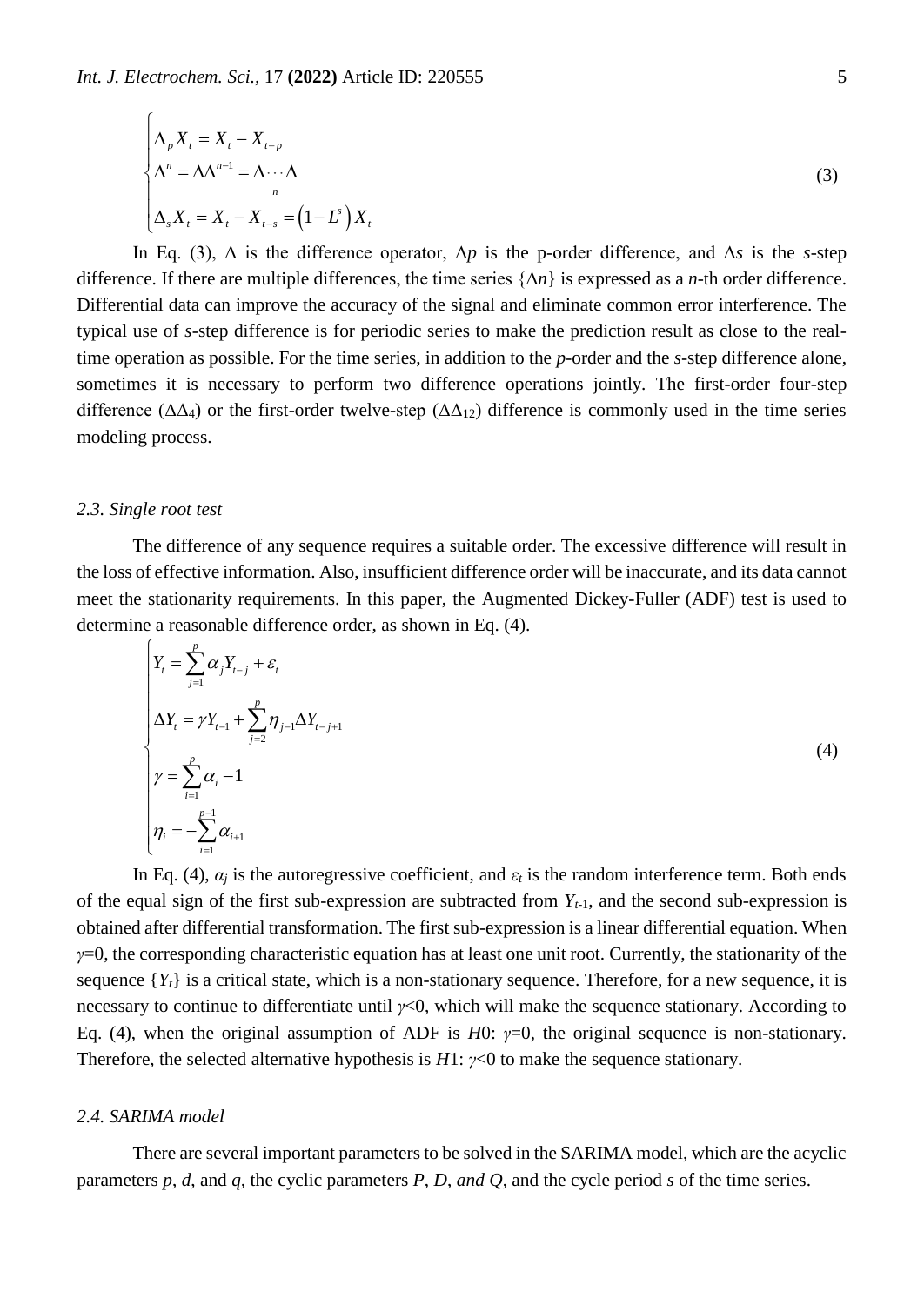# *2.4.1. Parameter order determination based on the AIC*

The traditional method of parameter order identification uses autocorrelation and partial autocorrelation functions. This method is more challenging, and the recognition of complex data is not high, and the order identification is not inaccurate. This paper uses the AIC to directly identify the order to make up for the shortcomings of the traditional method, as shown in Eq. (5).

$$
\begin{cases}\nAIC(p,q) = -2\ln[L] + 2r \approx N\ln(\hat{\sigma}_a^2) + 2r/N \\
AIC(p,q) = \min_{1 \le p,q \le M(N)} AIC(p,q)\n\end{cases}
$$
\n(5)

In Eq. (5),  $r=p+q$  is the number of independent parameters of the model;  $\hat{\sigma}_a^2$  is the maximum likelihood estimation of residual variance. Due to the difficulty in solving the maximum likelihood estimation, the moment or least square estimation is commonly used in practical applications. The resulting residual variance approximates instead. The AIC function consists of two parts: the first part reflects the quality of the model simulation; the second part indicates the number of model parameters. The AIC function appropriately synthesizes the model fitting accuracy and the number of parameters in the model. When the model order increases, the first term in the AIC function gradually decreases. But for a given observation data *N*, the second term in the function increases with the order of the model. If the order of the model is increased to fit the data, the AIC value will show a downward trend. At this time, the first part plays a key role which results in the rapid decrease of the residual variance of the model. When a certain order is reached, the AIC value gets to a minimum. Then, as the order of the model continues to increase, the residual variance is slightly improved, so the second part plays a key role, and the value of AIC increases with the order of the model.

#### *2.4.2. Residual test*

In order to ensure the accuracy of the order, residual test is needed. The signal obtained by subtracting the fitting signal from the original signal is the residual signal.. If the residuals satisfy a random distribution and are not autocorrelated, it is a white noise signal. This shows that the useful signal has been extracted into the AR/MA model.. This paper used autocorrelation and partial autocorrelation functions to test the autocorrelation and partial autocorrelation of the residuals.

The autocorrelation function (ACF) is used to measure the correlation between observations of every *k* time unit ( $y_t$  and  $y_{t-k}$ ) in a time series, as shown in Eq. (6).

$$
\begin{cases}\n\rho_0 = \alpha_1 \rho_1 + \sigma_\varepsilon^2 / \gamma_0 - \beta_1 (\alpha_1 - \beta_1) \sigma_\varepsilon^2 / \gamma_0 - \beta_2 \Big[ \alpha_1 (\alpha_1 - \beta_1) + \alpha_2 - \beta_2 \Big] \sigma_\varepsilon^2 / \gamma_0 \\
\rho_1 = \alpha_1 - \beta_1 \sigma_\varepsilon^2 / \gamma_0 - \beta_2 (\alpha_1 - \beta_1) \sigma_\varepsilon^2 / \gamma_0 \\
\rho_2 = \alpha_1 \rho_1 - \beta_2 \sigma_\varepsilon^2 / \gamma_0 \\
\rho_3 = \alpha_1 \rho_2 \\
\vdots \\
\rho_s = \alpha_1 \rho_{s-1}\n\end{cases} \tag{6}
$$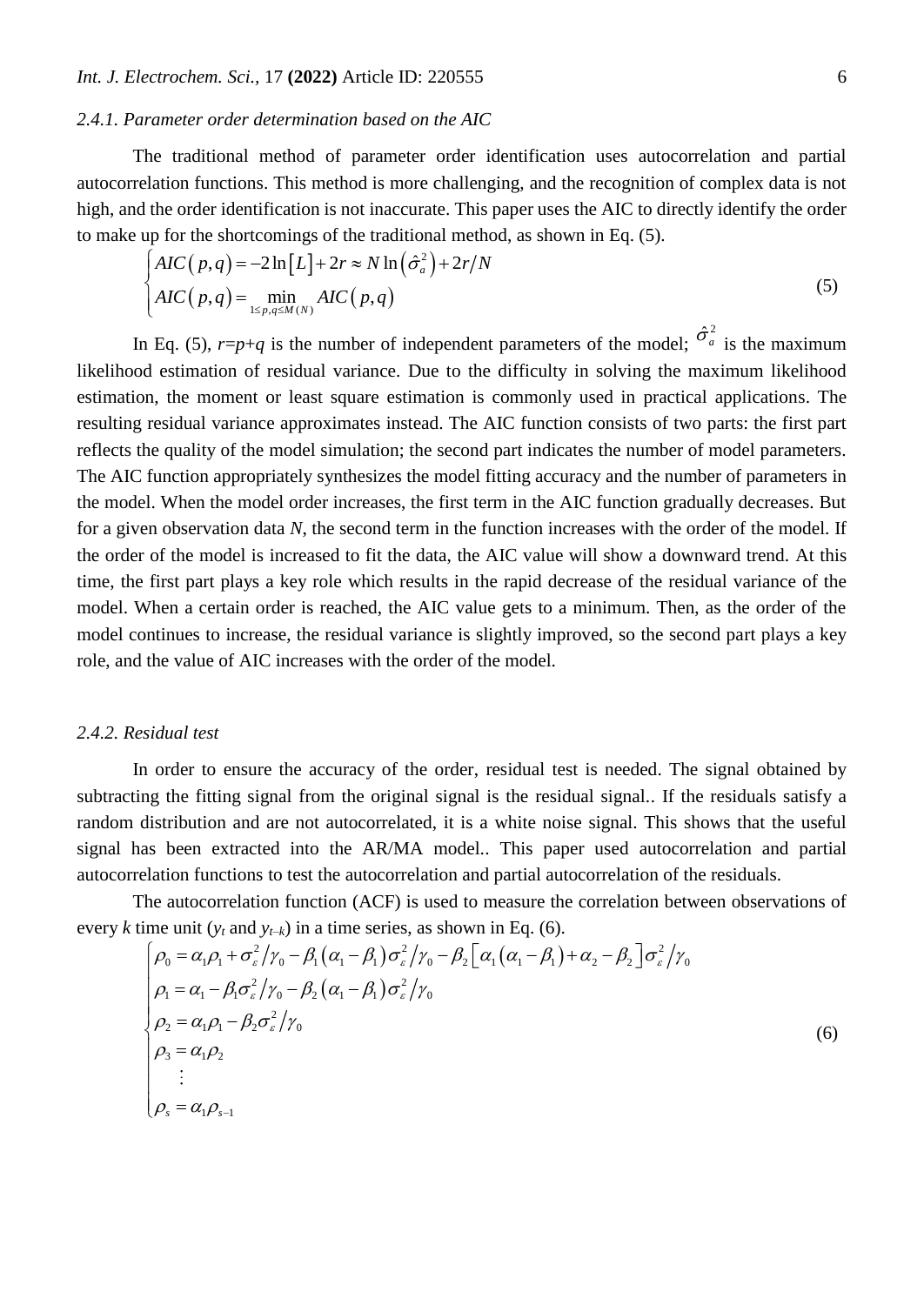In Eq. (6), according to the first two equations, the values of  $\rho_1$  and  $\gamma_0$  can be obtained. Using the obtained values of  $\rho_1$  and  $\gamma_0$ , the third equation,  $\rho_2$  is also be obtained. And all subsequent  $\rho_s$  (s>3) is calculated according to the recursive formula  $\rho_s = \alpha_1 \rho_{s-1}$ .

The partial autocorrelation function (PACF) refers to the relevant measure of the impact of the lagged variable on the current variable under the condition of given random variables, or after eliminating the interference of the intermediate random variable, as shown in Eq. (7).

$$
\begin{cases}\n\varphi_{ss} = \frac{D_s}{D} \\
\beta_0 \quad \rho_1 \quad \cdots \quad \rho_{s-1} \\
D = \begin{vmatrix}\n\rho_0 & \rho_1 & \cdots & \rho_{s-2} \\
\rho_1 & \rho_0 & \cdots & \rho_{s-2} \\
\vdots & \vdots & \vdots & \vdots \\
\rho_{s-1} & \rho_{s-2} & \cdots & \rho_0\n\end{vmatrix}, D_s = \begin{vmatrix}\n\rho_0 & \rho_1 & \cdots & \rho_1 \\
\rho_1 & \rho_0 & \cdots & \rho_2 \\
\vdots & \vdots & \vdots & \vdots \\
\rho_{s-1} & \rho_{s-2} & \cdots & \rho_s\n\end{vmatrix}
$$
\n(7)

Eq. (7) is a relational equation solved according to Cramer's law. *Ψss* is the PACF with the lag number *s*, and  $\rho_i$  in the matrix is the autocorrelation coefficient with the lag *i*.

Finally, the Q-Q chart is used to test whether the residuals are close to the normal distribution, as shown in Eq. (8).

$$
\begin{cases}\ny = f\left((x-m)/std\right) \\
x = n \times std + m\end{cases} \tag{8}
$$

In Eq. (8),  $f(n)$  is the probability density function, *m* is the sample mean, and *std* is the sample standard deviation. In this paper, the Q-Q chart is used to analyze whether different data sets are of the same distribution. It is also used to verify whether the data set conforms to the normal distribution.

#### **3. EXPERIMENTAL ANALYSIS**

#### *3.1. Construction of the experimental platform*

In terms of experimental conditions, it has a reliable software testing platform and a stable hardware testing basis. The experiment is equipped with complete equipment which are the electronic load, DC power supply, three-layer independent temperature control, high and low temperature test bench, power battery module test system, simulated high and low voltage test bench, power battery highrate test bench, charge and discharge tester, power battery drop test bench, and other supporting experimental equipment, as shown in Fig. 2.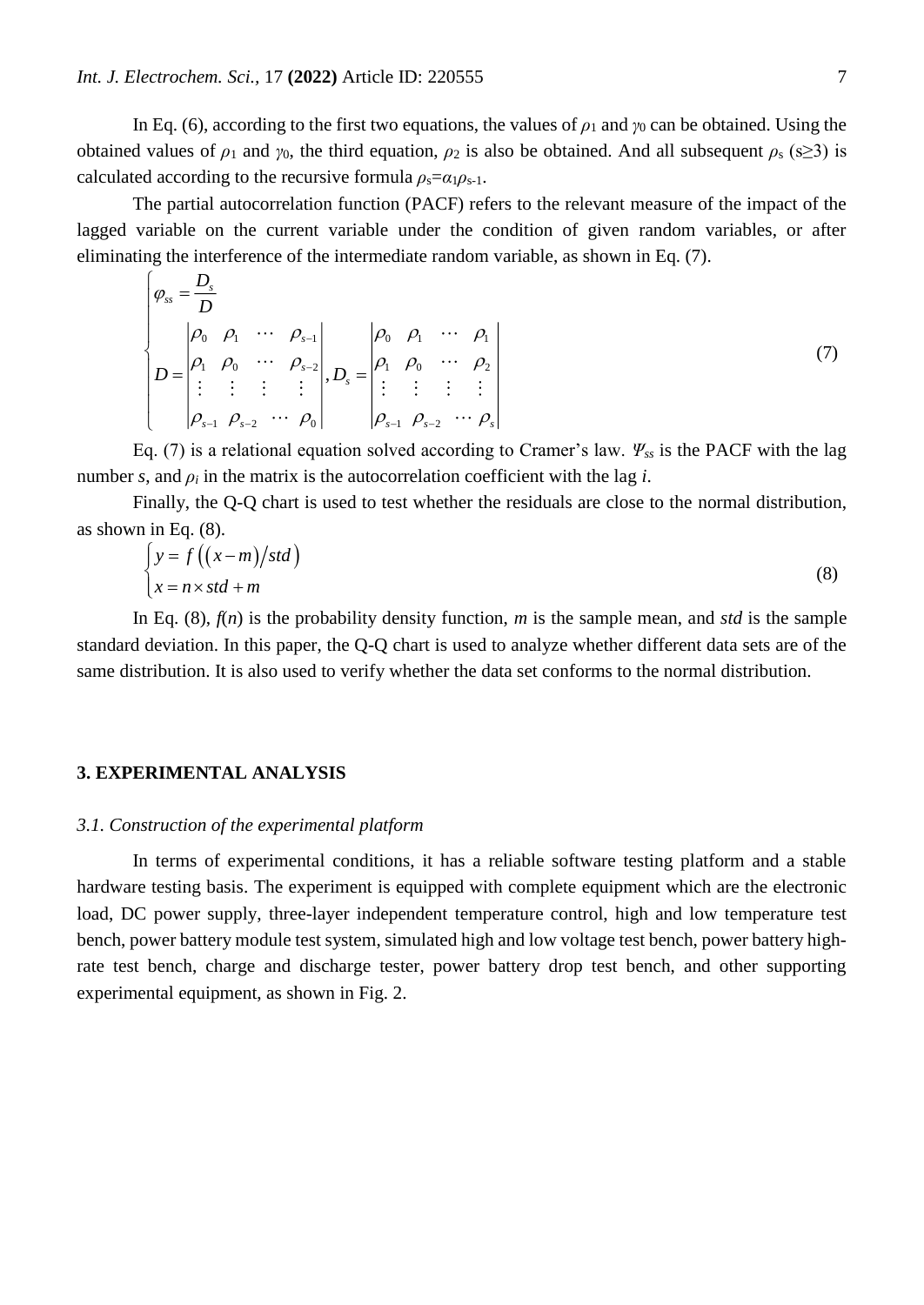

**Figure 2.** Experimental platform

As shown in Fig. 2, the lithium-ion battery is placed in a thermostat and connected to the power device through a high-current connection line. The experimental data of different working conditions are obtained by setting the experimental steps on the operations monitor. The experimental platform has automatic power cut-off protection measures to make it stable and reliable. It can obtain detailed experimental data over time, including current, voltage, capacity, temperature, energy, etc.

In this research, the algorithm is compared and verified in four different working conditions using four different batteries (B1, B2, B3, and B4). The experimental test procedure for each battery is as follows:

- (1) Measure the lithium-ion battery (B1) with a capacity of 2.03Ah, discharge at a constant current of 2A until the battery voltage drops to 2.5V and 168 cycles.
- (2) Measure the lithium-ion battery (*B*2) with a capacity of 1.66Ah, charge it in a 1.5A constant current mode. Then continue to charge in a constant voltage mode until the charging current drops to 20mA, discharge at 4A until the battery voltage drops to 2.0V, and 197 cycles.
- (3) Measure the lithium-ion battery (*B*3) with a capacity of 1.65Ah, charge it in a constant current mode of 1.5A until the battery voltage reaches 4.2V. Then, continue to charge in a constant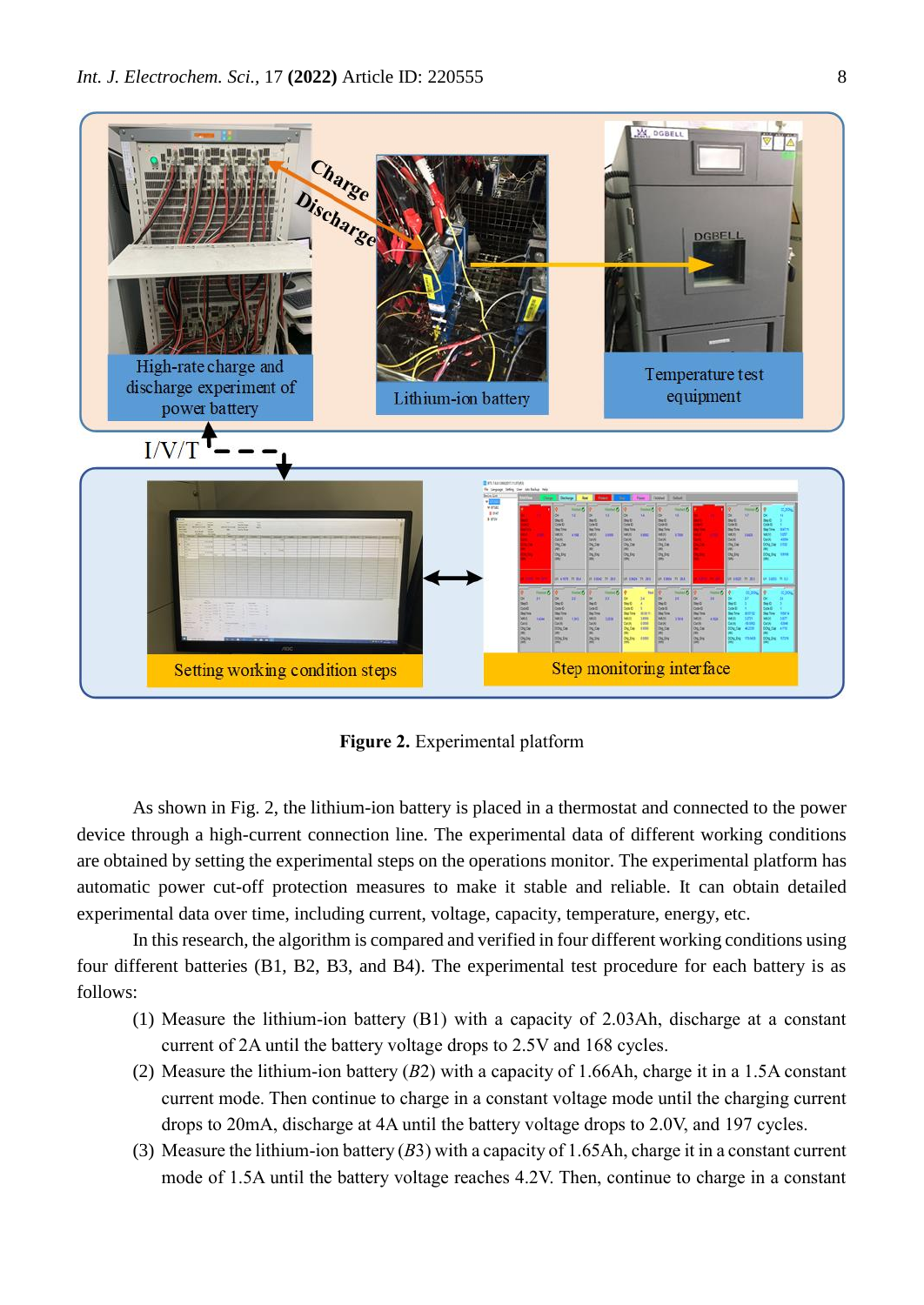voltage mode until the charging current drops to 20mA, and use a fixed load current of 1A to discharge the voltage to 2.7V and 69 cycles.

(4) Measure the lithium-ion battery (*B*4) with a capacity of 1.16Ah, charge it in a constant current mode of 1.5A until the battery voltage reaches 4.2V. Then, continue to charge in a constant voltage mode until the charging current drops to 20mA, and use a fixed load current of 2A is discharged to 2.2V and 97 cycles.

#### *3.2. Stationary test*

Before establishing the model, it is necessary to test the stability of the sequence. In the way of Eq. (1) to (3), the sequence is first differentiated and then tested by ADF.

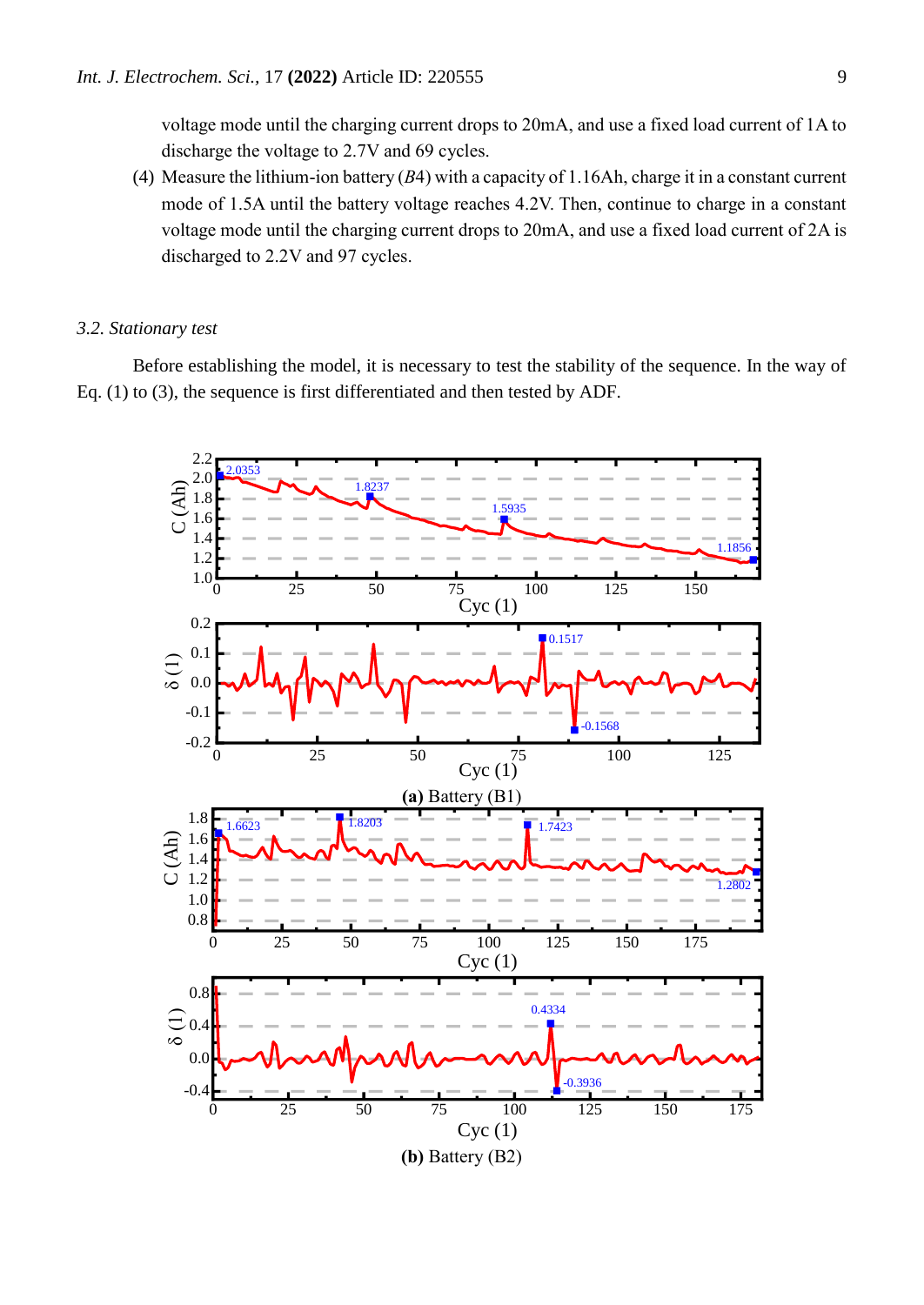

**Figure 3.** Capacity attenuation curve and differential sequence: **(a)** Battery (B1), **(b)** Battery (B2), **(c)** Battery (B3), **(d)** Battery (B4)

For the aperiodic part, it is usually from the order 0 to the order 3 differences. If the ADF test passes before order 3, the difference stops. If the ADF fails to pass the test after order 3, it is necessary to select accuracy. The difference beyond order 3 causes the loss of effective information of the sample sequence. Usually, for a periodic partial difference, the fixed value of order 1 is selected. The capacity attenuation curve and difference results are shown in Fig. 3.

Fig. 3 shows the different results for the four working conditions after passing the ADF test. B1 battery non-periodic difference order 1, periodic difference order 1; B2 battery non-periodic difference order 0, periodic difference order 1; B3 battery non-periodic difference order 0, periodic difference order 1; B4 battery non-periodic difference order 0, periodic difference order 1. It can be observed from Fig.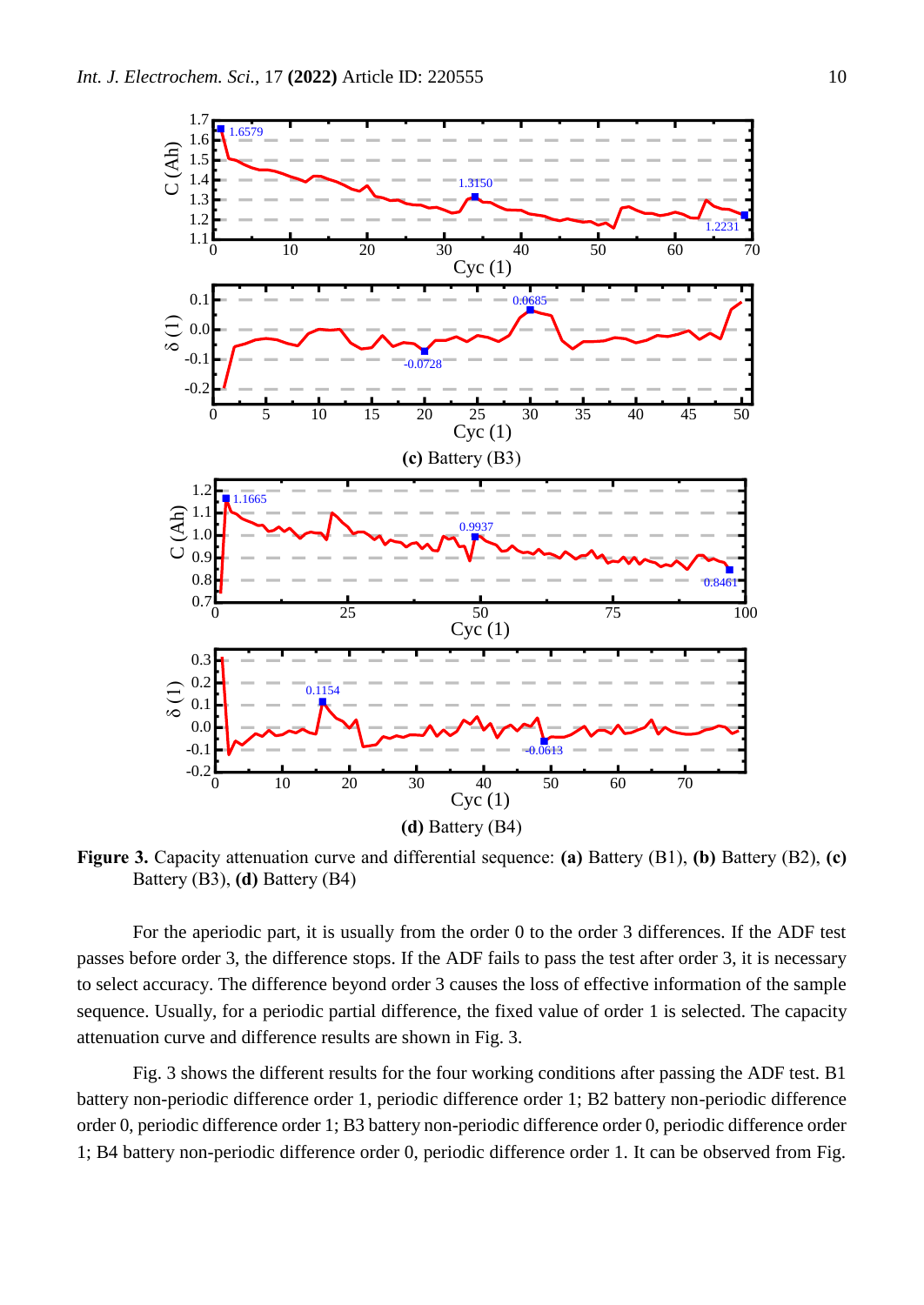3 that the difference sequence is more stable than the original sequence and meets the modeling requirements.

### *3.3. Parameter order determination based on AIC*

The AIC is used to find a model that best explains the data but contains the least free parameters. AIC considers the accuracy of data fitting and whether it is over-fitting. Therefore, the preferred model should be the one with the minimum AIC value. Calculate the AIC value of n models at a time and choose among them. The model corresponding to the smallest AIC value is the selected object. The AIC is used to determine the parameter order of the stationary sequence after the difference of the four working conditions. The order determination results are shown in Table 1.

**Table 1.** Parameter order determination of the SARIMA model

| <b>Battery</b> |   | u |  |  |
|----------------|---|---|--|--|
| $\mathbf{r}$   | ⌒ |   |  |  |
| n٨             |   |   |  |  |
| B <sub>3</sub> |   |   |  |  |
| D 1<br>54      |   |   |  |  |

In Table 1, *p* is the lags of the time series data used in the prediction model, also known as the autoregressive term (AR); *d* is how many order difference is required for the time-series data to achieve stability, also known as integrated term;  $q$  is the lags of the prediction error used in the prediction model, also known as the moving average (MA); *P* is the order of periodic autoregression; *D* is the order of periodic difference; *Q* is periodic moving average order; *S* is the cycle time interval.

*3.4. Residual test results*

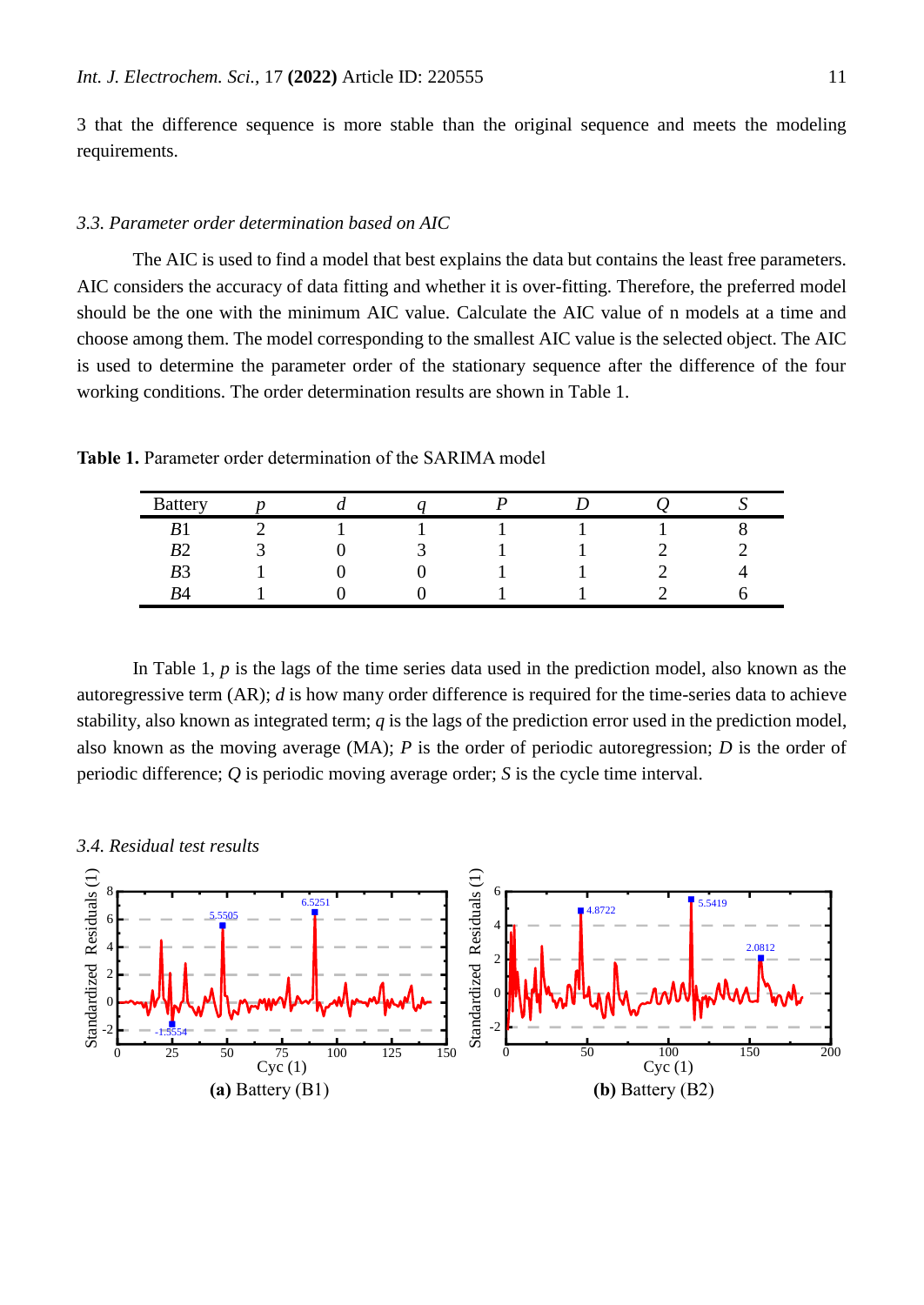

**Figure 4.** Difference sequence residual results: **(a)** Battery (B1), **(b)** Battery (B2), **(c)** Battery (B3), **(d)** Battery (B4)

The residual test is carried out on each parameter to ensure that the determined order is accurate. The difference between the original signal and the model fitting signal is the residual. To pass the test, the residual is randomly distributed positively and uncorrelated. That is, the residual is a section of the white noise signal. The results in Fig. 4 show the residuals of the four working conditions.

The results in Fig. 4 show that the residuals of the four working conditions are almost white noise. To conduct the inspection precisely, the residual is further analyzed theoretically. Therefore, it is necessary to test whether the residual sequence is close to the positive distribution. This paper uses a Q-Q diagram for the test, with is a straight line  $P1: y = x$  in the Q-Q chart.

The two-column data of the quantile distribution is compared with that of the *P*1. The normal distribution test results are shown in Fig. 5. In an ideal condition, *P*2 should be close to the *P*1 for the results to meet the standard.

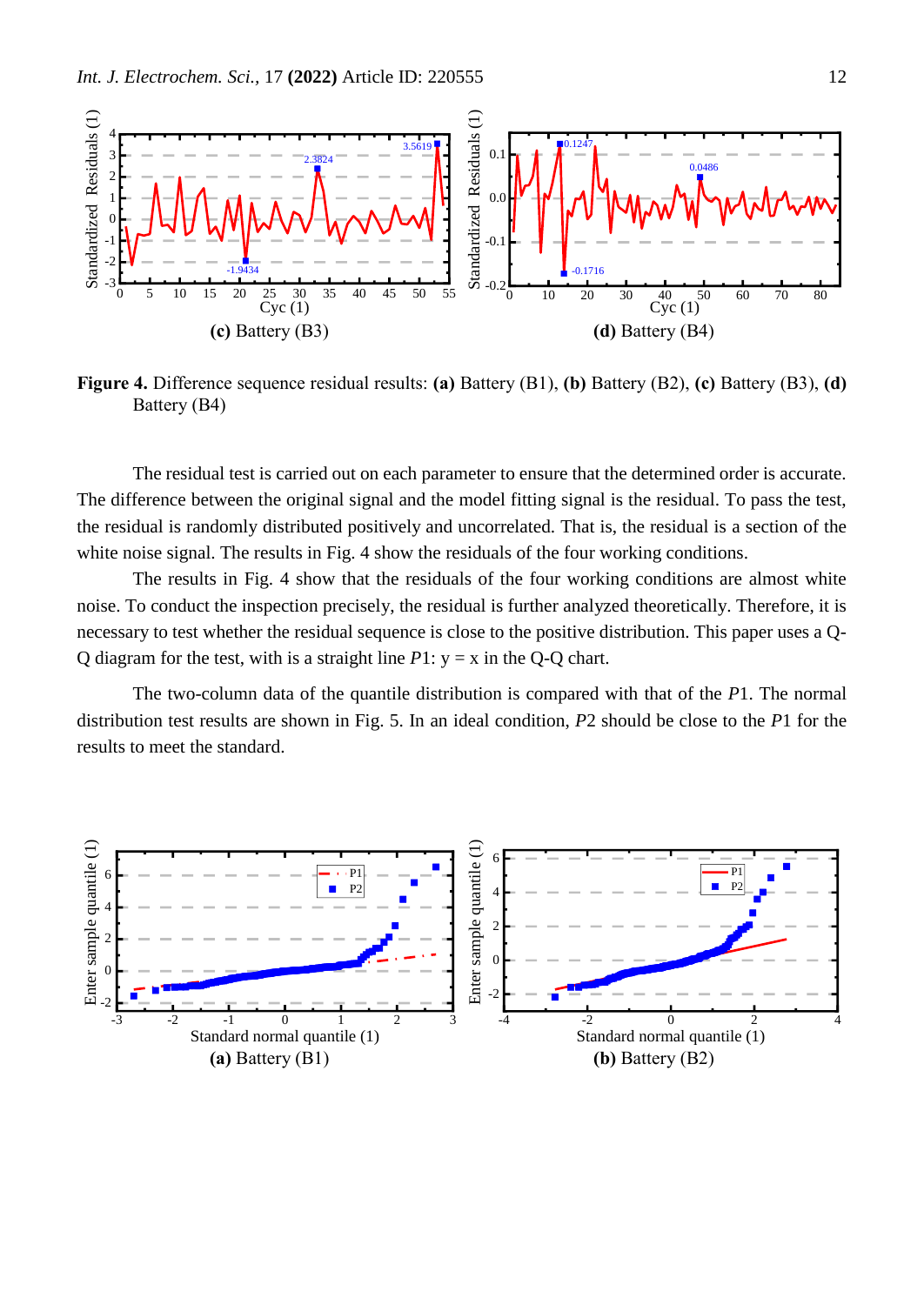

**Figure 5.** The residual normal distribution test: **(a)** Battery (B1), **(b)** Battery (B2), **(c)** Battery (B3), **(d)** Battery (B4)



**Figure 6.** The ACF and PACF verification results for each battery: **(a)** Correlation test for battery (B1), **(b)** Correlation test for battery (B2), **(c)** Correlation test for battery (B3), **(d)** Correlation test for battery (B4)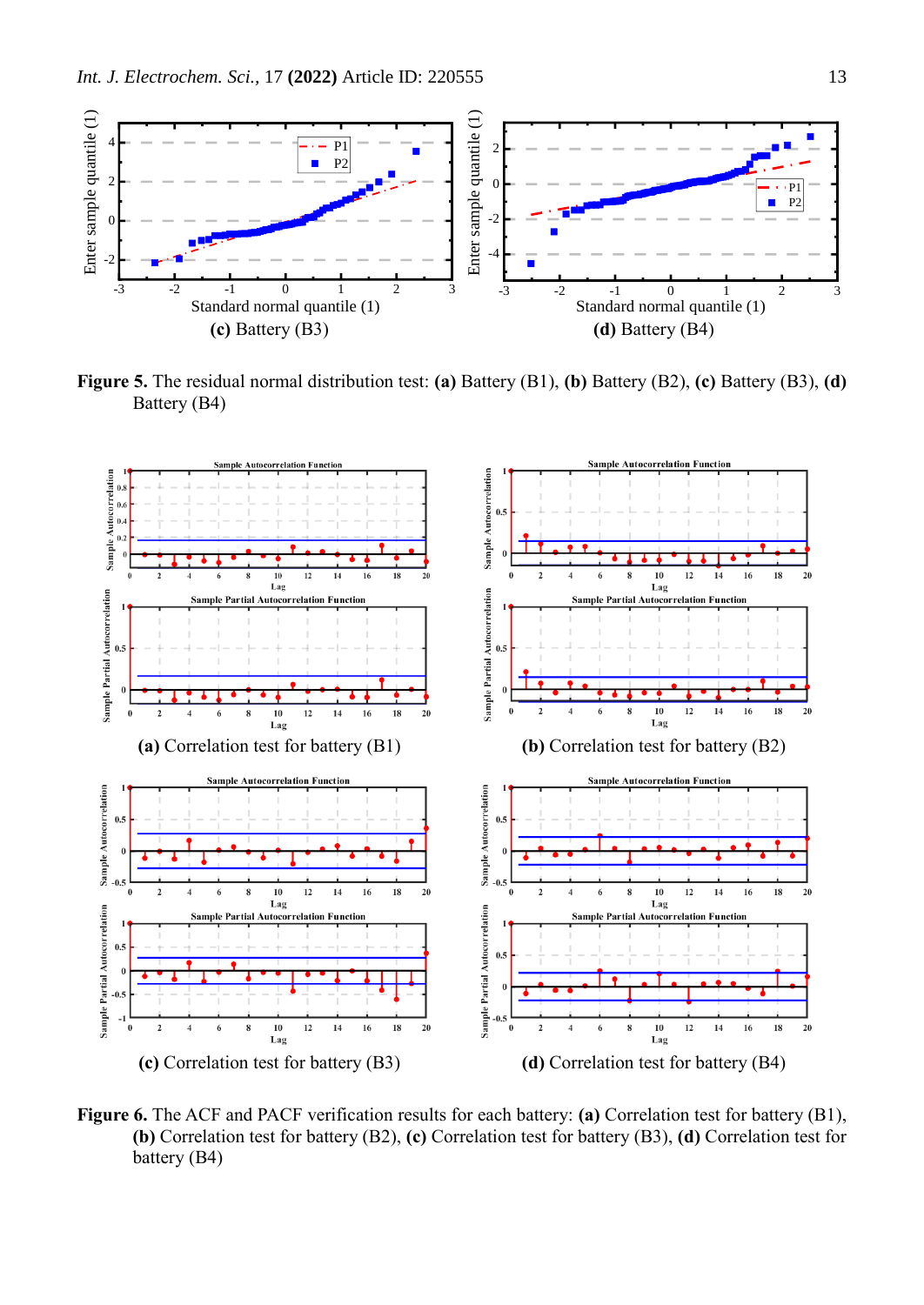Finally, the autocorrelation and partial autocorrelation of residuals are tested, but there is no correlation in the ideal residual sequence. The ACF reflects the correlation between the values of the same sequence in different time series. The PACF is the correlation degree between two variables after eliminating the interference of intermediate variables.

The correlation test results are shown in Fig. 6, and it can be observed that they meet the standard because the ideal results of the ACF and PACF inspections do not have patterns beyond the upper and lower confidence limits.

#### *3.5. Predictive verification*

The prediction length of the SARIMA model is usually 5–15% of the sample length. A prediction that takes much computational time leads to error accumulation. If the sample sequence shows strong periodicity, the prediction length is extended appropriately. In this paper, the first 80–90% of the data of the sample sequence is used as the training set. The error between the predicted and real values are compared and verified with the prediction error of the ARIMA model without periodic parameters. The prediction results of the four working conditions are shown in Fig. 7.



**(c)** SARIMA prediction results for battery (B2) **(d)** ARIMA prediction results for battery (B2)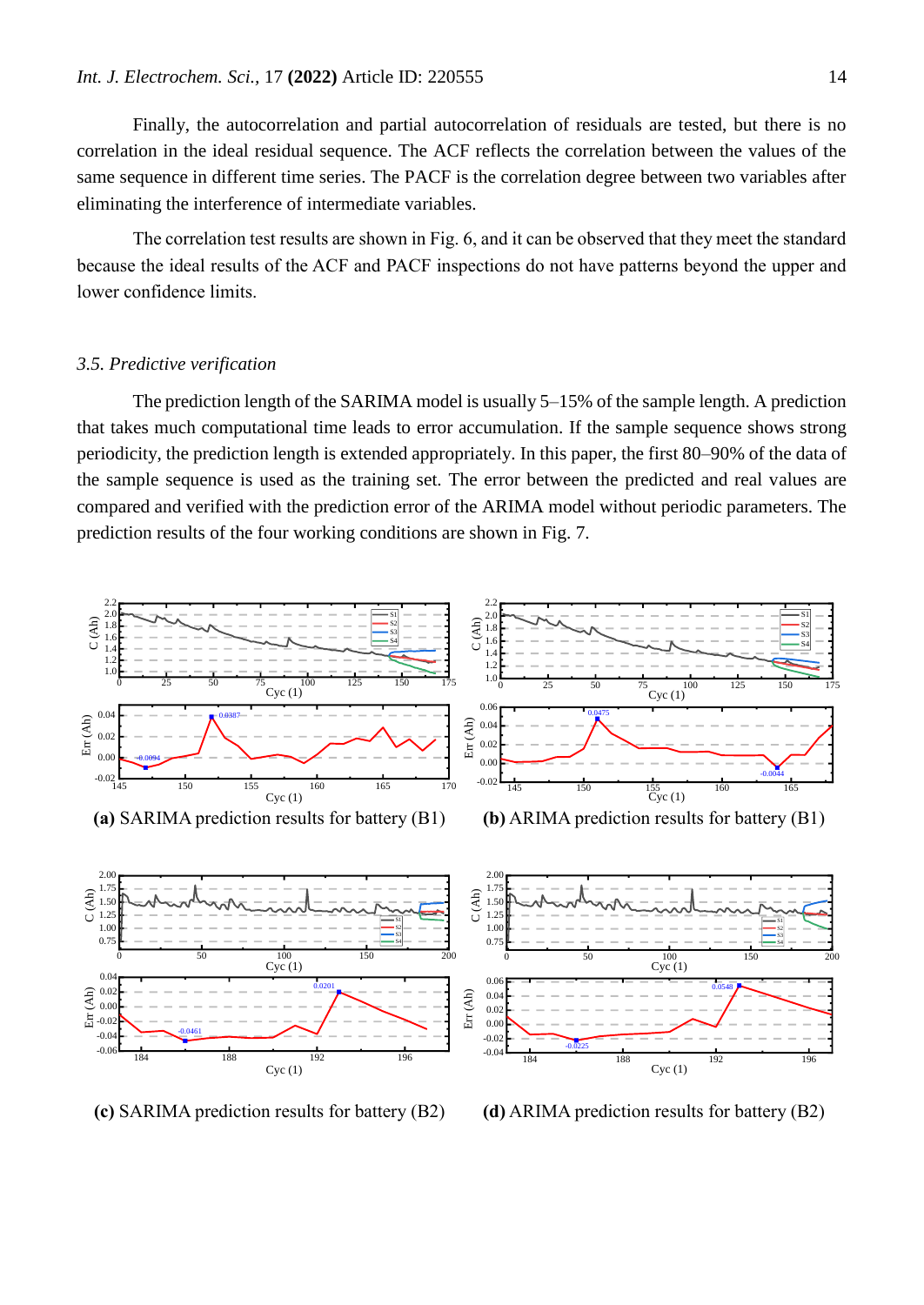

**(g)** SARIMA prediction results for battery (B4) **(h)** ARIMA prediction results for battery (B4)

**Figure 7.** Comparison of prediction results between the SARIMA and ARIMA for each battery: **(a)** SARIMA prediction results for battery (B1), **(b)** ARIMA prediction results for battery (B1), **(c)** SARIMA prediction results for battery (B2), **(d)** ARIMA prediction results for battery (B2), **(e)** SARIMA prediction results for battery (B3), **(f)** ARIMA prediction results for battery (B3), **(g)** SARIMA prediction results for battery (B4), **(h)** ARIMA prediction results for battery (B4)

In Fig. 7, *S*1 is the real value of battery capacity attenuation, and *S*2 is the predicted value, the 10–20% of the data after the predicted sample sequence is compared with the real value. An error diagram is established, *S*3 and *S*4 are the 95% confidence bounds of the predicted value. Fig. 7 (a, c, e, g) shows the prediction results and errors of SARIMA. Fig. 7 (b, d, f, e) shows the prediction results and errors of ARIMA. The SARIMA prediction results can simulate the fluctuation of the real value, but the ARIMA can only show the attenuation trend of battery capacity and cannot simulate the fluctuation of real value. The results for the error analysis are shown in Table 2.

Table 2 shows the prediction results obtained using the proposed SARIMA model and the traditional ARIMA model under the four working conditions. The maximum error for prediction of the proposed SARIMA model for batteries B1, B2, B3, and B4 are 3.87%, 4.61%, 3.85%, and 4.62%, respectively. Also, the maximum error for the prediction of the traditional ARIMA model for batteries B1, B2, B3, and B4 are 4.75%, 5.48%, 8.49%, and 5.95%, respectively. It can be observed that the prediction results of the SARIMA are closer to the real data, with a maximum error of 4.62%. From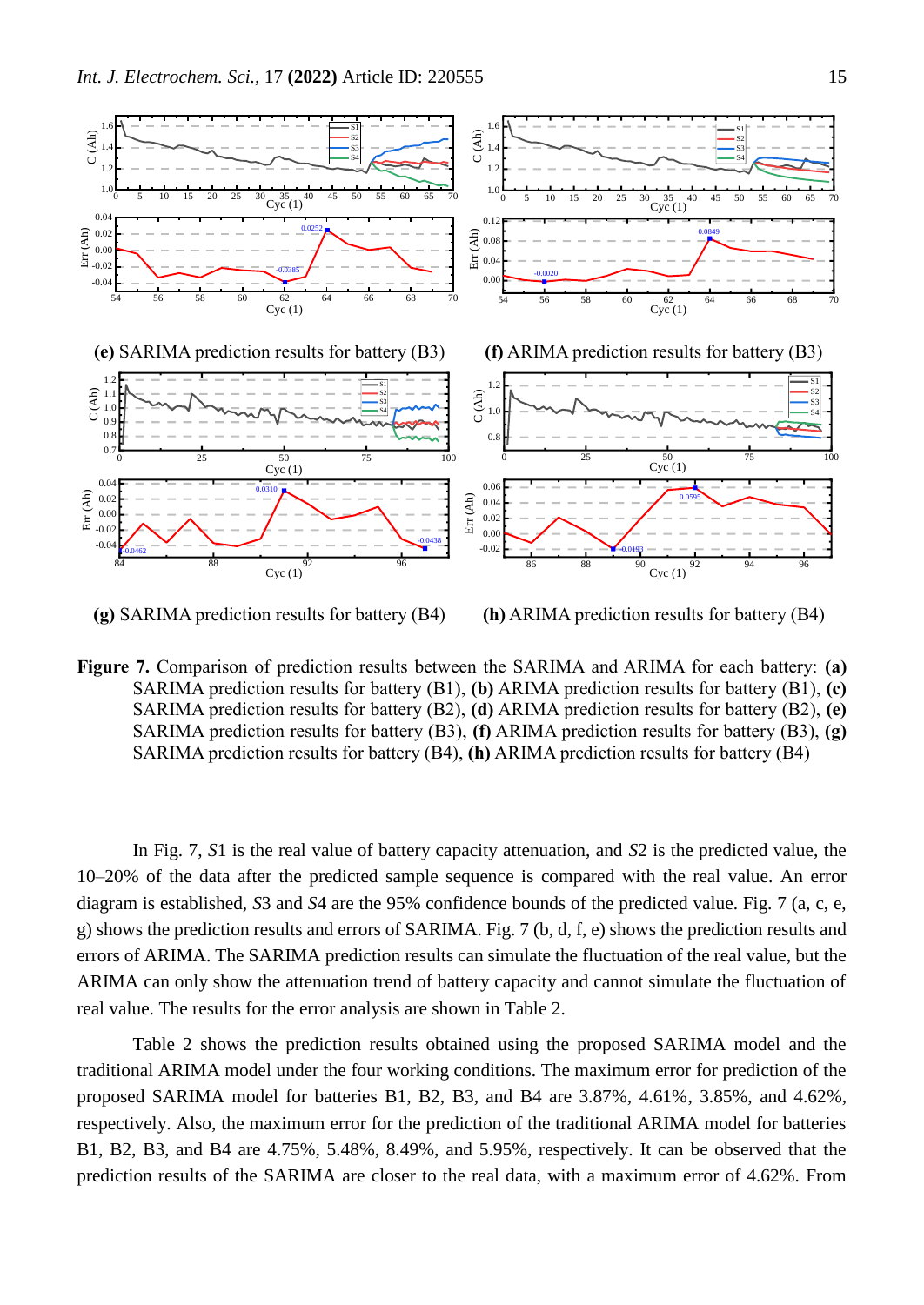Refs. [23,24,25], Qu et al. [23] had the maximum prediction error of RUL to be 13%, Zhou et al. [24] had the maximum prediction error of RUL to be 8%, and Zhang et al. [25] had the maximum prediction error of RUL to be 6.87%. Comparing the maximum prediction error in this paper with Ref. [25], the proposed SARIMA model reduces the error by 2.25%.

|                |            | <b>SARIMA</b> | ARIMA      |         |  |
|----------------|------------|---------------|------------|---------|--|
| <b>Battery</b> | Prediction | Maximum       | Prediction | Maximum |  |
|                | steps      | error         | steps      | error   |  |
| B1             | 25         | 3.87%         | 25         | 4.75%   |  |
| B2             | 15         | 4.61%         | 15         | 5.48%   |  |
| B <sub>3</sub> | 16         | 3.85%         | 16         | 8.49%   |  |
| Β4             |            | 4.62%         |            | 5.95%   |  |

**Table 2.** Parameter order determination of SARIMA model

## **4. CONCLUSIONS**

Due to the internal electrochemical reaction characteristics of lithium-ion batteries, the change of capacity in the degradation is a nonlinear process, which makes it difficult to predict the RUL accurately. To solve this problem, this paper uses the SARIMA prediction model to replace the traditional ARIMA model. Firstly, the difference method is used to process the sample sequence to be stable. Secondly, the order of the model parameters is determined based on the maximum likelihood estimation and AIC, and the periodic parameters are introduced to optimize and fit the nonlinear characteristics of the lithium-ion batteries in real-time operations. Finally, the distribution of the sequence is comprehensively tested through the ACF, PACF, and Q-Q diagrams to optimize the establishment of the prediction model. The four working conditions set in this paper take into account both high and low rate charge and discharge. The maximum prediction error under these four complex working conditions is 4.62%, which is a 2.25% improvement in the RUL prediction accuracy. The advantages of this proposed model are that it can simulate the nonlinear characteristics of lithium-ion batteries in real-time operations and give the confidence bounds to further limit reduce the prediction error range.

#### ACKNOWLEDGMENTS

The work was supported by the National Natural Science Foundation of China (No. 61801407), Sichuan Science and Technology Program (No. 2019YFG0427), China Scholarship Council (No. 201908515099), Fund of Robot Technology used for Special Environment Key Laboratory of Sichuan Province (No. 18kftk03), National Training Program of Innovation and Entrepreneurship for Undergraduates (No. 202110619017), and Southwest University of Science and Technology Student Innovation Fund Project (No. CX21-018), National College Student Innovation and Entrepreneurship Training Program (No. S202110619017).